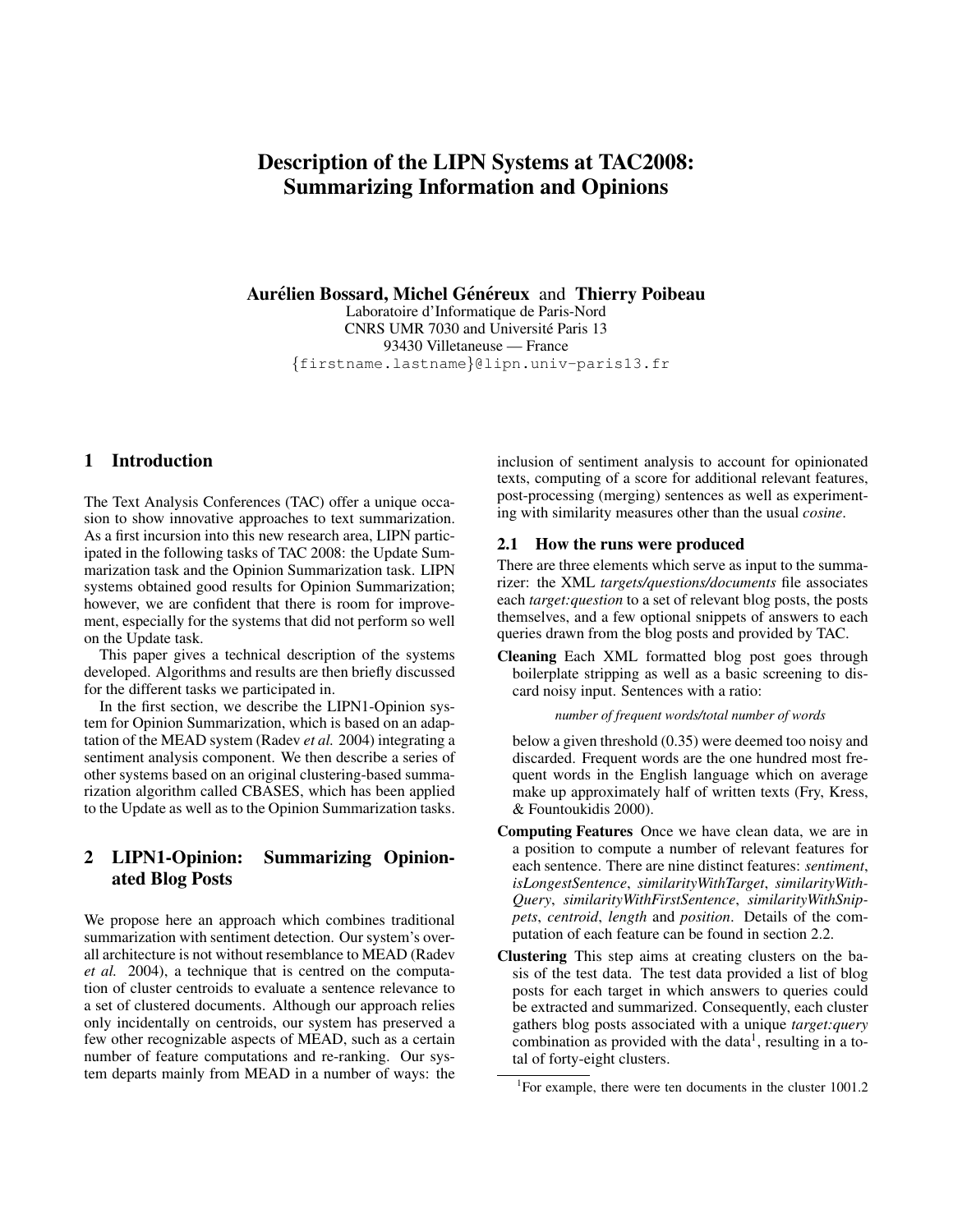- Query Classification The clusters were further grouped in two categories according to the sentiment expressed or sought after in the query. Two broad categories were considered: positive and negative. Therefore, a two-class SVM classifier was developed and trained on the manually tagged queries from the training data provided earlier in TAC. The idea behind the grouping of clusters is to improve summaries by selecting sentences having the same opinionated polarity as the query.
- Summarizing The selection of relevant sentences for summarization is based on a weighted sum of feature values. To avoid including very short sentences in the summary, sentences of length (in words) below a predefined threshold  $(10)$  were given a score of zero<sup>2</sup>. Otherwise, the scoring formula for *n* features is as follows:

$$
\sum_{i=0}^{n} w_i * f_i \tag{1}
$$

where  $w_i$  represents the weight of feature  $f_i$ . For TAC, weights values are shown in table 1.

| <b>Feature</b> | Pos. Query | Neg. Query |
|----------------|------------|------------|
| simSnippets    | $+100$     | $+100$     |
| simQuery       | $+40$      | $+40$      |
| simTarget      | $+20$      | $+20$      |
| sentiment      | $+20$      | $-20$      |
| simFirstSent.  | $+10$      | $+10$      |
| centroid       | $+10$      | $+10$      |
| position       | $+10$      | $+10$      |
| isLongestSent. | $-10$      | $-10$      |

Table 1: Feature weights

We can see that an important weight was attributed to sentences with a high degree of similarity with the snippets. Long sentences were marginally penalized. A negative *sentiment* weight for negative queries can be explained by the fact that the value of a negative sentiment feature was -1.

Re-ranking Before being selected for the final summary, highly scored sentences go through a re-ranking phase to avoid repetition. Starting from the highest ranked sentences, the re-ranker only inserts a highly scored sentence into the summary if the summary current compression rate has not yet fall below its compression requirement and the sentence is not too similar (is below a threshold of similarity) to any of the sentences already in the summary. The side effect is that the final compression ratio may end up above requirement. We have set our target compression rate to 25 sentences.

Merging At this point we have 48 distinct *target:query* clusters which have been summarized. The final task is to merge clusters with the same *target*. This process involves ranking sentences according to their original position in the summary to eliminate redundant (that is too similar) sentences in the same fashion as we did in reranking. The final result is 25 summaries corresponding to the 25 targets (reduced to 22 by the examiners).

#### 2.2 Feature computation

This section presents the computation methodology for each of the eight sentence features.

- sentiment We have attempted to give each sentence a meaningful positive or negative polarity by using a supervised approach where a set of labelled documents were used for training two SVM classifiers, one for categorising queries and one for categorising sentences from blog posts. Queries had rather regular structures with a few repetitive patterns that could be learned rather easily using only a few training queries. The queries provided in an early TAC release of a sample queries served this purpose. The learned classifier was then used to classify each query of the test data. The classification of sentences from the blog posts presented a rather more challenging task, given the variable length, structures and domain targeted. All these obstacles were arguments to adopt the following safer, although not necessarily more accurate, strategy: a document classifier was built to classify each blog posts, in which each sentence was attributed the same polarity as the blog post itself. The document classifier was trained on the self-annotated movie reviews corpus<sup>3</sup> freely available online. The assumption behind this simplification is that blog posts tend to express views which are rather unbalanced, leaning most of the time towards one particular pole of the sentiment scale, which leads to sentences sharing the same polarity as the overall post. Negative sentences were attributed value -1 and positive sentences value +1.
- isLongestSentence The longest sentence for each post is attributed a value of one, zero otherwise.
- similarityWithTarget The lexical/semantic similarity (see section 2.3) of a sentence and the target is attributed a value between zero and one.
- similarity WithQuery The lexical/semantic similarity of a sentence and the query is attributed a value between zero and one.
- similarityWithFirstSentence The lexical/semantic similarity of a sentence and the first sentence of a post is attributed a value between zero and one.
- similarityWithSnippets A list of snippets were provided for each target. A snippet was a piece of information responding to the information need of queries and the snippets provided by NIST contained all the snippets used in

for the target *Carmax* and the query *What motivated negative opinions regarding purchasing a car from CARMAX?*

 $2$ After careful examination of the snippets (as defined in section 2.1) size, a more advisable upper limit would have been much less than ten words.

<sup>3</sup>http://www.cs.cornell.edu/People/pabo/ movie-review-data/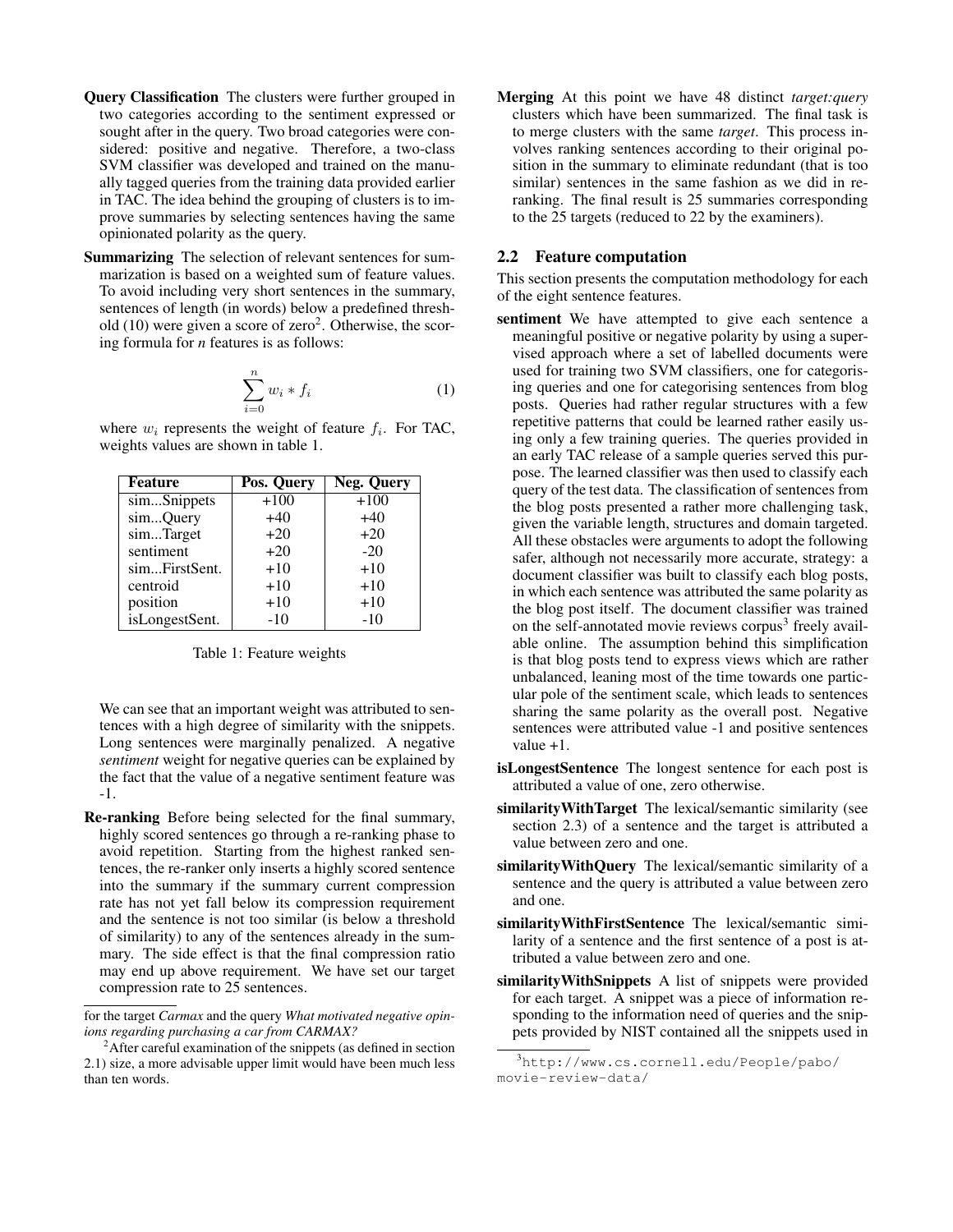the evaluation. Each sentence was attributed a value of similarity between zero and one corresponding to the similarity with the most similar snippet.

centroid The centroid value measures how significant a sentence is with regards to other sentences in a text, based on the TF\*IDF technique. The centroid of sentence *s* is calculated as follows:

$$
centroid_s = \sum_{word} tf_{word,s} * idf_{word,s}
$$
 (2)

The final centroid value for a sentence is normalized to a value between zero and one by dividing each centroid by the highest centroid in the text.

**position** This value reflects how close to the top  $(\text{sno} = 1)$ of the text sentence *s* is located.

$$
position_s = \sqrt{1/sno_s} \tag{3}
$$

#### 2.3 Similarity measure

A summarization system based on sentence selection relies heavily on its ability to compute precisely and effectively a large number of similarity values between sentences. One such measure has enjoyed a great deal of popularity, because it is conceptually simple and computationally attractive: the *cosine* measure of similarity represents sentences as weighted vectors of TF\*IDF and similar vectors are simply those separated by a small angle. The only extrinsic resource needed is a good lexicon of IDF values for each word. TAC is a good opportunity to look at two slightly more refined alternatives in computing sentence similarity involving word order and the use of a lexical database<sup>4</sup>. As opposed to the *cosine* measure that models sentences as a bag of words, the Levenshtein distance (Ristad & Yianilos 1998) does consider word order by attributing a penalty to operations aiming at transforming one sentence into another: insertion, deletion and replacement of words. In the basic version of the method, each operation is worth a penalty of one. In the more advanced version, the penalty for replacement is commensurate with the continuous value of semantic dissimilarity between two words, based on a measure of relatedness (Pedersen, Patwardhan, & Michelizzi 2004) of two words by comparing the glosses of each in Wordnet. Other approaches that use Wordnet and the Levenshtein distance to classify paraphrases can be found in (Brockett & Dolan 2005).

To provide a comparison as objective as possible, we have computed similarity values for the Microsoft Research Paraphrase Corpus<sup>5</sup> which consists of 4076 paraphrases  $(1323)$ fair paraphrases FPs and 2753 good paraphrases GPs). The paraphrases in the corpus were constructed on the basis of news sources from the web, and each paraphrase was annotated by humans indicating whether each pair captures a paraphrase/semantic equivalence relationship. However, unlike blog posts, which consist mostly of opinionated texts,

the paraphrases from the corpus are by and large factual in nature, which limits the scope of the conclusion we can make about the use of such similarity measures for our task.

The corpus was completed with 4076 pairs of phrases not paraphrase of each other (NPs). Pairs of phrases 4, 5 and 6 are examples of non-paraphrases, fair and good paraphrases respectively. The similarity values computed using the three methods are also provided with each example.

- (4) *A 1991 Florida straw poll helped catapult a little-known Bill Clinton to national prominence. / Two Democrats, Sen. Charles Robb of Virginia and Wendell Ford of Kentucky, voted with the 40 Republicans*.  $(levenshtein = 0.00, levenshtein + wordnet = 0.03, cosine)$  $= 0.00$
- (5) *Under the settlement, Solutia will pay* \$*50 million in equal installments over a period of 10 years. / Under the agreement, Solutia will pay* \$*50 million and Monsanto will pay* \$*390 million*. (levenshtein = 0.41, levenshtein+wordnet =  $0.22$ , cosine =  $0.32$ )
- (6) *EU ministers were invited to the conference but cancelled because the union is closing talks on agricultural reform, said Gerry Kiely, a EU agriculture representative in Washington. / Gerry Kiely, a EU agriculture representative in Washington, said EU ministers were invited but cancelled because the union is closing talks on agricultural reform*. (levenshtein = 0.19, levenshtein+wordnet =  $0.21$ , cosine =  $0.96$ )

We can see that the corpus includes paraphrases using different word order (see 6) and/or semantically related terms (see 5, *settlement* vs *agreement*).

We have measured similarity for each of the three groups (NPs, FPs and GPs) using the three methods described above (cosine, levenshtein, levenshtein+wordnet).

The mean and variance  $N(\mu, \sigma^2)$  for all similarity values of the three groups are presented in table 2.

| <b>Method</b> | 4076 NPs      | 1323 FPs      | 2753 GPs      |
|---------------|---------------|---------------|---------------|
| cosine        | N(.004, .001) | N(.499,.038)  | N(.624, .032) |
| range         | [.000, 423]   | [.000, .944]  | [.000, .985]  |
| lev           | N(.026, .001) | N(.342, .029) | N(.492,.037)  |
| range         | [.000, 429]   | [.000, .800]  | [.000, .900]  |
| $lev+wn$      | N(.100,.001)  | N(.399,.026)  | N(.530,.033)  |
| range         | [.012, .460]  | [.035, .857]  | [.044, 1.0]   |

Table 2: Similarity methods compared

First, we note that all average values of similarity are consistent with the level of gradation for each group, nonparaphrases having the smallest values while good paraphrases the highest values of similarity. Dispersion around the mean is roughly the same, except for non-paraphrases, that have significantly lower dispersion. This is partly due to the fact that they are bound by zero on the left, but this also reflects the fact that all three methods won't find any similarity when there is none. On the other hand, all methods appear to miss a few similar semantic cues among para-

<sup>4</sup>Wordnet: http://wordnet.princeton.edu/

<sup>5</sup>http://research.microsoft.com/research/ downloads/default.aspx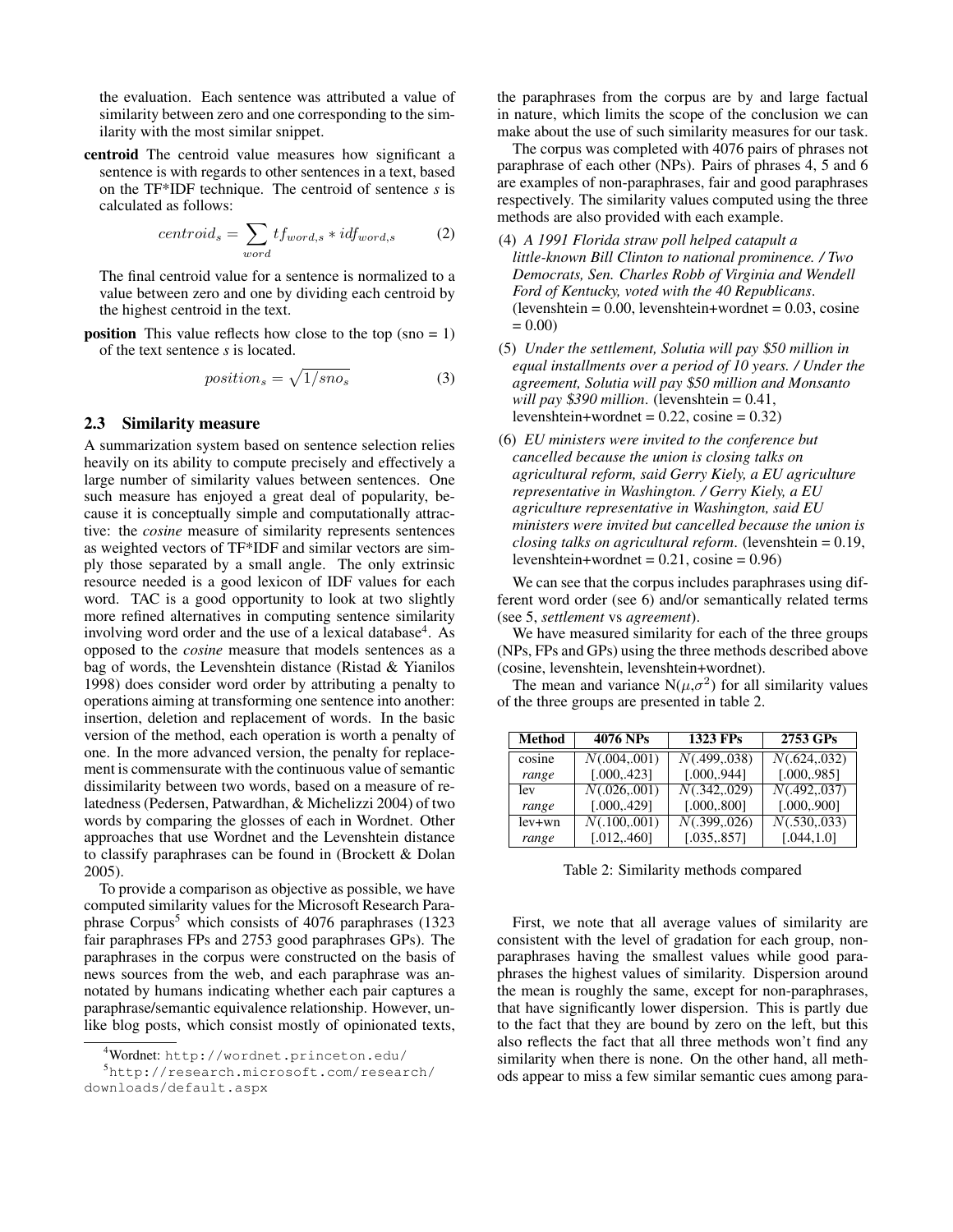phrases, which explains a larger dispersion around the mean for paraphrases.

Some experiments (Leite *et al.* 2007) have shown that specific areas of document summarization may benefit from the use of more linguistic knowledge. However, our results show that there does not seem to be any improvement in the measurement of similarity when we consider word order and include a more refined measure of similarity between each word. In fact, the *cosine* method provides a greater range of values for similarity, a characteristic that shows a better ability to separate paraphrases from non-paraphrases. Therefore, we have adopted and integrated the *cosine* measure as part of our summarizer, and set a similarity threshold of 0.7 for detecting paraphrases.

#### 2.4 Discussion of evaluation results

As can be seen in table 3, our run (aforementioned *LIPN1 opinion*, identifier 19) obtained more than competitive results.

| <b>Pyramid</b>                    | <b>Grammaticality</b>       |
|-----------------------------------|-----------------------------|
| 0.393 F-measure                   | $6.636$ score               |
| (best: $0.534$ , worst: $0.101$ ) | (best: 7.545, worst: 3.545) |
| Non-redundancy                    | <b>Structure/Coherence</b>  |
| $6.818$ score                     | 3.045 score                 |
| (best: 8.045, worst: 4.364)       | (best: 3.591, worst: 2.000) |
| <b>Fluency/Readability</b>        | <b>Responsiveness</b>       |
| $4.591$ score                     | $4.500$ score               |
| (best: 5.318, worst: 2.636)       | (best: 5.773, worst: 1.682) |

Table 3: Evaluation results

If we group the results by *content*, *fluency/readability* and *overall responsiveness*<sup>6</sup> , then we have the following rankings:

- Content LIPN1-opinion (0.393 F-measure, best:0.534 worst:0.101) is ranked fifth behind one manual run and three automatic runs
- Fluency/readability LIPN1-opinion (4.218 score, best:4.873 worst:2.727) is ranked fourth behind one manual run and two automatic runs
- Overall responsiveness LIPN1-opinion (4.500 score, best:5.318 worst:2.636) is ranked eighth behind one manual run and six automatic runs

If we give each of the six categories the same weight, then LIPN1-opinion is ranked first with an average score of 0.492 (worst:0.290). It is interesting to examine more in depth the results and look for insights into the summarization of opinionated texts. Our feature-oriented system lends itself naturally to evaluation as weights can be modified to

see how discriminative the corresponding feature is. Ideally all the manual evaluation from TAC should be repeated for each relevant combination of features we wish to evaluate, however this is a labour intensive task clearly beyond our means. The alternative is to use off-the-shelves stateof-art automated evaluation software: ROUGE<sup>7</sup> provides a widely accepted approach to evaluate a summary against a set of *gold standard* summaries. For our purpose *gold standard* summaries are built by concatenating all snippets for a specific target. A legitimate concern with this strategy is how well ROUGE evaluation correlates with the PYRAMID evaluation adopted in TAC. Table 4 shows that for all the targets of our run LIPN1-opinion, ROUGE correlates only weakly with PYRAMID F-measures (coefficient of correlation is 0.23)

| <b>Target</b> | <b>PYRAMID</b> | <b>ROUGE</b> |
|---------------|----------------|--------------|
| 1018          | 0.892          | 0.304        |
| 1030          | 0.701          | 0,293        |
| 1026          | 0,541          | 0,406        |
| 1049          | 0,491          | 0,332        |
| 1024          | 0,483          | 0,207        |
| 1021          | 0,476          | 0,174        |
| 1008          | 0.458          | 0.457        |
| 1010          | 0,440          | 0,326        |
| 1022          | 0.434          | 0.252        |
| 1001          | 0,393          | 0,179        |
| 1009          | 0,386          | 0.177        |
| 1005          | 0,385          | 0,174        |
| 1043          | 0.384          | 0.242        |
| 1044          | 0,381          | 0,161        |
| 1019          | 0,351          | 0,325        |
| 1003          | 0.334          | 0.310        |
| 1027          | 0,308          | 0,202        |
| 1050          | 0.271          | 0.266        |
| 1033          | 0,182          | 0,506        |
| 1047          | 0,176          | 0,215        |
| 1004          | 0,127          | 0,270        |
| 1045          | 0,051          | 0,041        |

Table 4: Correlation between PYRAMID and ROUGE

However, ROUGE presents the same basic behaviour as PYRAMID, so that a summary covering only and only a subset of the snippets will have lower recall and unit precision, while a summary covering all snippets and more will have unit recall but lower precision. Other summaries will exhibit behavior between these two extremes.

We wish to evaluate the impact of each feature on the summary evaluation measures by varying the weight associated with each feature. To make comparison possible, we vary weights from the basic configuration used in the submitted run (see section 2.1) and which is represented by the middle row for each of the feature types in table 5.

Sentiment Analysis Let's recall that our basic strategy to match the polarity of each sentence from the blogs to a pair *target:question* was to assume that the sentence

 $6\text{We group the different result categories as suggested in the }$ README file provided by NIST with the results: 1. Content = Pyramid; 2. Fluency/Readability = Grammaticality, Nonredundancy, Structure/Coherence and Fluency/Readability; and 3. Overall responsiveness = Responsiveness

<sup>7</sup>http://haydn.isi.edu/ROUGE/latest.html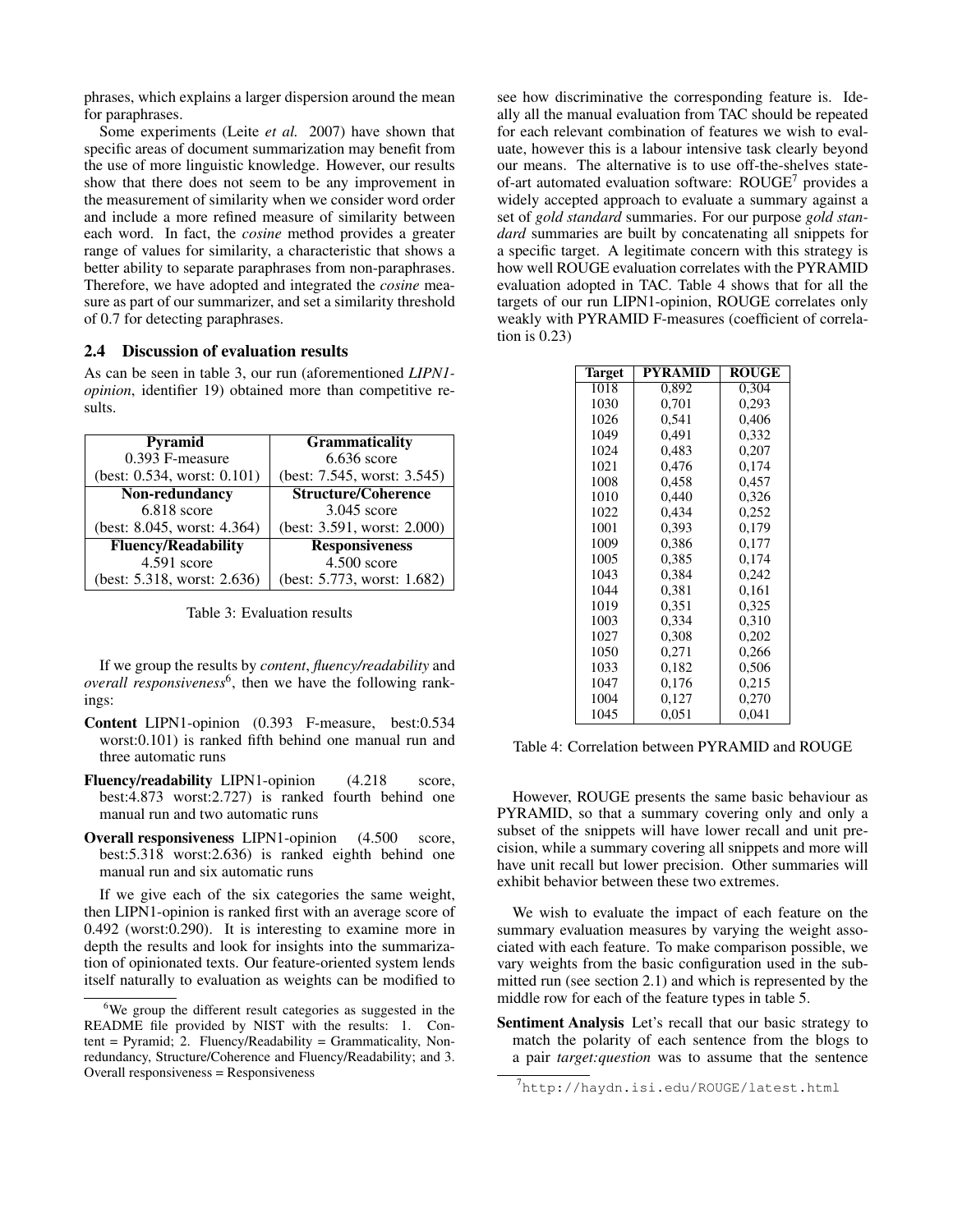| <b>Feature</b>  | Weight    | <b>Recall</b> | Prec. | F-sc. |
|-----------------|-----------|---------------|-------|-------|
| sentiment       | $\pm 000$ | 0.605         | 0.200 | 0.288 |
| sentiment       | $\pm 020$ | 0.622         | 0.177 | 0.265 |
| sentiment       | $\pm 050$ | 0.610         | 0.154 | 0.228 |
| isLongestSent   | $\pm 050$ | 0.605         | 0.184 | 0.270 |
| isLongestSent   | $\pm 010$ | 0.622         | 0.177 | 0.265 |
| isLongestSent   | $\pm 000$ | 0.627         | 0.175 | 0.262 |
| simTarget       | $\pm 000$ | 0.628         | 0.178 | 0.266 |
| simTarget       | $\pm 020$ | 0.622         | 0.177 | 0.265 |
| simTarget       | $\pm 050$ | 0.615         | 0.181 | 0.267 |
| simQuery        | $\pm 000$ | 0.622         | 0.181 | 0.267 |
| simQuery        | $\pm 040$ | 0.622         | 0.177 | 0.265 |
| simQuery        | $\pm 080$ | 0.623         | 0,179 | 0,265 |
| sim1stSent      | $\pm 000$ | 0,627         | 0,177 | 0,265 |
| sim1stSent      | $\pm 010$ | 0.622         | 0.177 | 0.265 |
| sim1stSent      | $\pm 040$ | 0.614         | 0.179 | 0,265 |
| $sim.$ snippets | $\pm 000$ | 0.509         | 0.130 | 0.191 |
| $sim.$ snippets | $\pm 100$ | 0.622         | 0.177 | 0.265 |
| $sim.$ snippets | $\pm 150$ | 0.632         | 0.186 | 0.276 |
| centroid        | $\pm 000$ | 0.622         | 0.185 | 0.272 |
| centroid        | $\pm 010$ | 0.622         | 0.177 | 0.265 |
| centroid        | $\pm 050$ | 0.631         | 0.156 | 0.240 |
| position        | $\pm 000$ | 0.625         | 0.180 | 0.266 |
| position        | $\pm 010$ | 0.622         | 0.177 | 0.265 |
| position        | $\pm 040$ | 0.623         | 0.177 | 0.265 |

Table 5: Features impact

would share the same polarity as the blog itself. In view of the inverse relationship between sentiment weight and evaluation scores, it seems that in the domain of summarization at least, the assumption may not hold. Given that the assumption can be apparented to an approximation, this does not entail however that sentiment analysis per se is not useful for summarizing opinionated documents. To get a more complete picture of the use of sentiment analysis, a more comprehensive method of labelling sentences for sentiment is necessary.

- Longest Sentence The idea here is to avoid populating summaries with long sentences, which we hypothesize could adversely affect readability. This does not seem to be the case.
- Similarities with Target and Query The inclusion of similarity scores between the blog sentences and target or query follows from the observation that the main topics in the target (e.g. *Carmax*) and the query (e...g. *What motivated negative opinions regarding purchasing a car from CARMAX?*) tend to be repeated in opinions expressed toward the subject matter. This is probably true for targets, but probably not to the same extent for queries, as is exemplified by the following snippet (e.g. *It costs more to purchase a car from CARMAX than from other used car dealers*).
- Similarity with First Sentence Works on summarizing factual documents has shown that the first sentence often captures essential elements of the whole text. However,

the contribution of such sentence appears of no use in evaluation measures of summary content for opinionated texts.

- Snippets Similarity Of all the features, we have substantial evidence that comparing our candidate sentences with the snippets by TAC has had a positive influence on the results. Although not surprising, to tap efficiently into this feature requires the use of a decent text similarity method, while the rather modest contribution of the feature suggests that it is by no means the sole responsible for the good results of the system.
- Centroid Cluster Centroid clusters are at the very core of the traditional summarizing systems such as MEAD. Results show that although they seem to have improve recall slightly, a weight as high as 50 has not had any positive impact on precision and F-measures. One explanation is that the contribution of centroids is mitigated by the larger weight (and contribution) of snippets similarity, a feature not usually present in summarizing systems built around centroids.
- Position This feature is a generalization of the *simWith-FirstSentence* feature to all sentences in a document. We observe that there is a weak inverse relationship between the position of the sentence and evaluation measures. This suggests that authors may keep their most striking comments until the very end?
- Compression Ratio By augmenting compression ration, i.e. by keeping a smaller number of sentences in the final summary, we tend to lower recall and increase precision, although not at the same rate so that the F-measure steadily increase as we compress the summary. As the relation between compression rate and F-measure does not show a gradual increase followed by a decrease (see table 6), it is not a simple matter of choosing the rate corresponding to the highest F-measure. Instead, the appropriate rate is a matter of trade-off between high enough semantic recall while not impairing on the quality and readability of the results by sustaining an adequate level of precision.

| Feature     | Nb. sent. | Rec.  | Prec. | F-sc. |
|-------------|-----------|-------|-------|-------|
| compression | 010       | 0.441 | 0.301 | 0.335 |
| compression | 025       | 0.622 | 0.177 | 0.265 |
| compression | 050       | 0.719 | 0.103 | 0.173 |
| compression | 075       | 0.767 | 0.072 | 0.127 |

Table 6: Compression rate impact

## 2.5 Concluding Remarks on the LIPN1-Opinion System

We have presented an architecture to summarize opinionated texts which combines fairly standard features for text analysis with more exploratory features ensuing from sentiment analysis. Given that our system has had very good results for evaluation measures for quality and content, we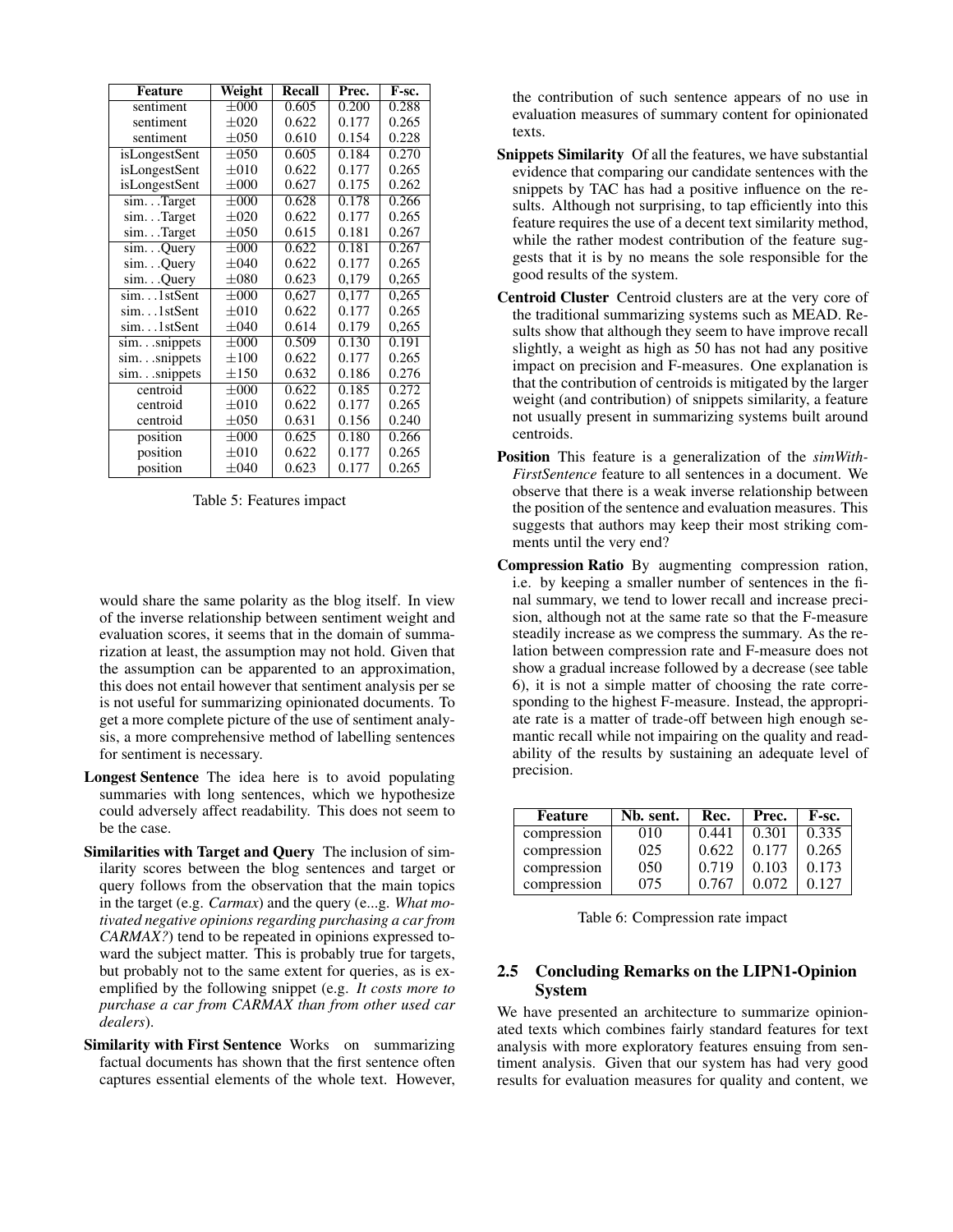conclude that this combination appears to be a good starting point to capture key elements that authors wish to express in subjective texts such as blog posts. Although our *postmortem* analysis showed that *snippet snooping* has had an undeniable positive impact on the results, we have offered some insights on each feature contribution to help understand how the interaction of the parts played out together to produce proper summaries.

## 3 Around CBASES: A New Algorithm for Automatic Summarization

As presented above, LIPN1-Opinion was based on an adaptation of the MEAD system (Radev *et al.* 2004) integrating a sentiment analysis component. We have performed a series of other experiments and runs using a new algorithm called CBASES, which has been applied to the Opinion Summarization track (LIPN2-Opinion) as well as to the Update Summarization track (LIPN1-Update). We also participated in the Update track with a baseline system (LIPN2-Update) to be able to compare the results obtained by LIPN1-Update with a more basic approach.

We obtained surprising results since CBASES performed quite badly on the Update task but gave interesting results on the Opinion Summarization task, without using the snippets. In what follows, we first give a description of CBASES, our summarization algorithm. We then describe the results obtained for the different tracks.

## 3.1 CBASES: A Clustering-Based Sentence Extractor for Automatic Summarization

We assume that redundant pieces of information are the most important thing in order to produce a good summary. Therefore, the sentences which carry those pieces of information have to be extracted. Detecting groups of sentences conveying the same information is the first step of our approach. The developed algorithm first establishes the similarities between all sentences of the documents and then applies a clustering algorithm — fast global k-means (Lopez-Escobar, Carrasco-Ochoa, & Martinez Trinidad 2006) — to the similarity matrix in order to create clusters in which sentences convey the same information.

First, our system ranks all the sentences according to their similarity to the documents centroid. We have chosen to build up the documents centroid with the  $m$  most important terms, importance being reflected by the tf/idf of each term. We then select, to create a n sentences long summary, the  $n<sup>2</sup>$  best ranked sentences. We do so because the clustering algorithm we use to detect sentences conveying the same information, fast global k-means, behaves better when it has to group  $n^2$  elements into n clusters. The similarity with centroid is a weighted sum of terms appearing in both centroid and sentence, normalized by sentence length.

Similarity between sentences is computed using a variant of the "Jaccard" measure. If two terms are not equal (similar lemma), we test their synonymy/hyperonymy using the



Figure 1: Fast global k-means algorithm

Wordnet taxonomy (Fellbaum 1998). In case they are synonyms or hyperonym/hyponym, these terms are taken into account in the similarity calculation, but weighted respectively half and quarter in order to reflect that terms equality is more important than terms semantic relation. We do this in order to solve the problem pointed out in (Erkan & Radev 2004), where synonymy was not taken into account for sentence similarity measures, so to enhance sentence similarity measure. It is crucial to our system based on redundancy location as redundancy assumption is dependent on sentence similarities.

Once the similarities are computed, we cluster the sentences using fast-global kmeans (description of the algorithm is in figure 1) using the similarity matrix. It works well on a small data set with a small number of dimensions, although it has not yet scaled up as well as we would have expected.

This clustering step completed, we select one sentence per cluster in order to produce a summary that contains most of the relevant information/ideas in the original documents. We do so by choosing the central sentence in each cluster. The central sentence is the one which maximizes the sum of similarities with the other sentences of its cluster. It should be the one that characterizes best the cluster in terms of information vehicled.

The overall process of our summarization system is shown in fig. 2.

## 3.2 LIPN2-Opinion: Summarizing Opinions using CBASES

In this section, we present the results obtained by CBASES when applied to the summarization of opinions from blogs (Opinion Summarization Pilot track). We first give information on how the runs were produced (we re-used some of the components described in section 2) and then detail our results.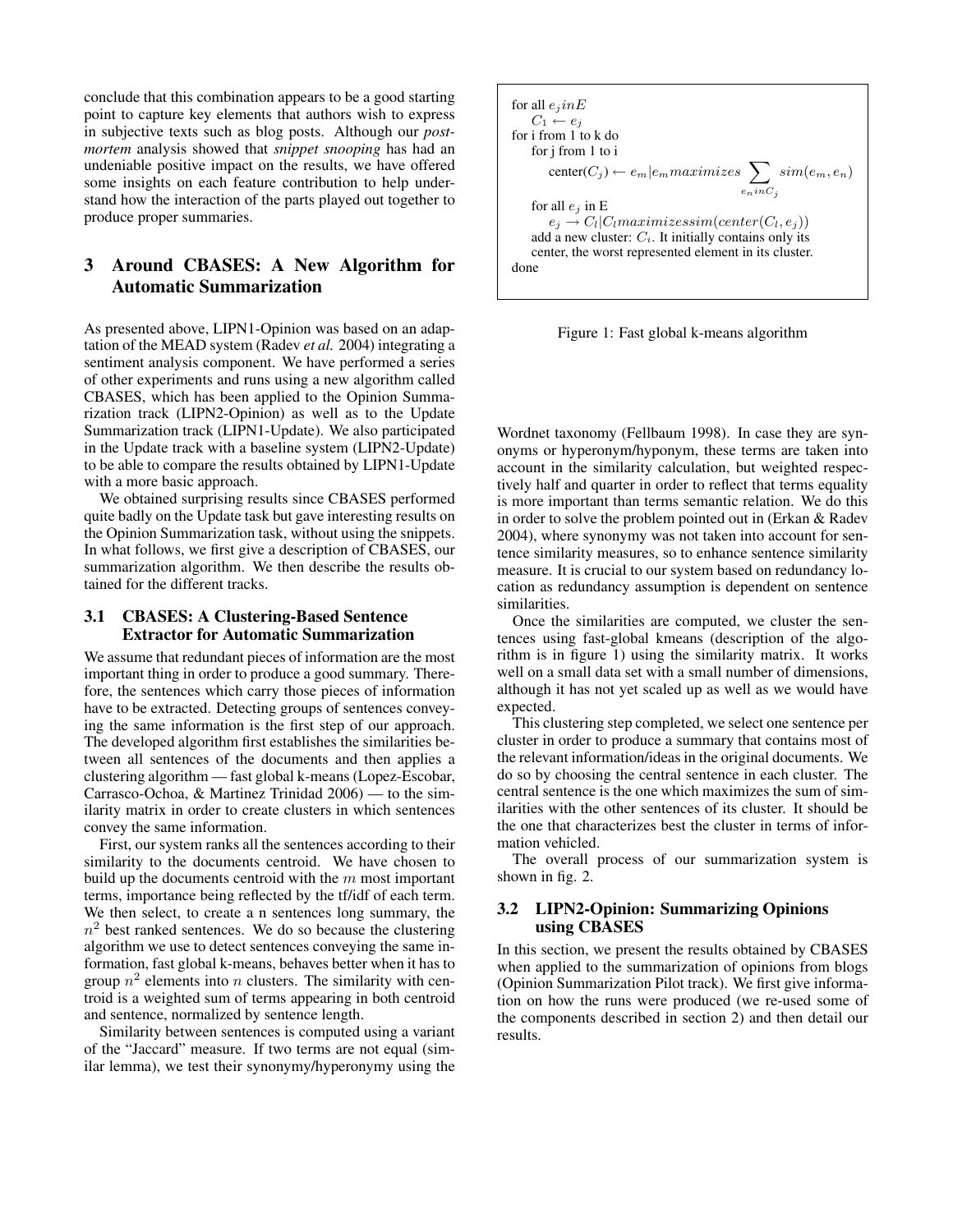

Figure 2: Summarization system

#### 3.2.1 How the runs were produced

Snippets were not used for this system, as we want to keep a rather generic approach<sup>8</sup>. Runs were produced as described below:

- Cleaning XML formatted blog posts were cleaned as described in 2.1.
- Opinion tagging Using the method presented in section 2.2, sentences are tagged as positive, negative or even neutral.
- Summarizing For each target, a summary is created using CBASES, which is detailed in section 3.
- Question tagging Each question is tagged as positive or negative, using a small lexicon we created which links a few verbs and adjectives to either a positive or negative trait. Negation also is taken into account. The question is tagged as positive or negative depending on what feature prevails.
- Reranking Every summary is reranked: sentences are grouped into three different groups: the first two groups are for positive and negative tagged sentences, the third one for neutral sentences. Groups of sentences appear in the same order as the question: if the first question is tagged as positive, the first sentences will be positive ones.

#### 3.2.2 Results

For this experiment, we chose not to use the snippets (contrary to what has been presented in section 2 for LIPN1- Opinion), as we assume it is a more realistic challenge to

| Evaluation  | <b>CBSEAS</b> | Mean  | <b>Best</b> | Worst | Rank |
|-------------|---------------|-------|-------------|-------|------|
|             |               |       |             |       |      |
| Pyramid     | 0.393         | 0.151 | 0.251       | 0.101 | 5/20 |
| Grammatic.  | 5.955         | 5.136 | 7.545       | 3.545 | 3/20 |
| Non-redund. | 6.636         | 5.878 | 7.909       | 4.364 | 4/20 |
| Structure   | 3.500         | 2.677 | 3.591       | 2.045 | 2/20 |
| Fluency     | 4.455         | 3.43  | 5.318       | 2.636 | 2/20 |
| Responsiv.  | 2.636         | 2.614 | 5.773       | 1.682 | 8/20 |

Table 7: Opinion task overall results



Figure 3: Opinion task LIPN2 results

look directly at the blogs with no external help. The results we present in table 7 are those of the participants who did not use the snippets. Indeed, systems using snippets obtained much higher scores than the other systems. We cannot compare our system to these.

LIPN2-Opinion obtained quite good results on the "opinion task", when compared to other systems not using the snippets. However, we stated that the quality of our summaries is very erratic. We assume this is due to the length of our summaries, as the longest summaries are the ones which get the worst scores (fig 3).

Solutions to fix this problem could be:

- Define a better score for the correspondence to a user query and remove sentences which are under a threshold;
- Extract sentences from the clusters that contain more than a predefined number of elements only.

This would result in improving the pertinence of the extracted sentences.

#### 3.2.3 Concluding Remarks on LIPN2-Opinion

We have presented above our approach for creating extract summaries. The system we used for the opinion task obtained good results but could be improved by integrating some post-processing methods.

<sup>&</sup>lt;sup>8</sup>It seems quite unlikely that in real conditions, a system can make use of queries, relevant documents and snippets. In our opinion, it seems more promising to imagine a search engine coupled with a summarization system, even if we have explored an alternative approach making use of the snippets in the system presented in section 2. Of course the snippets help getting more accurate results.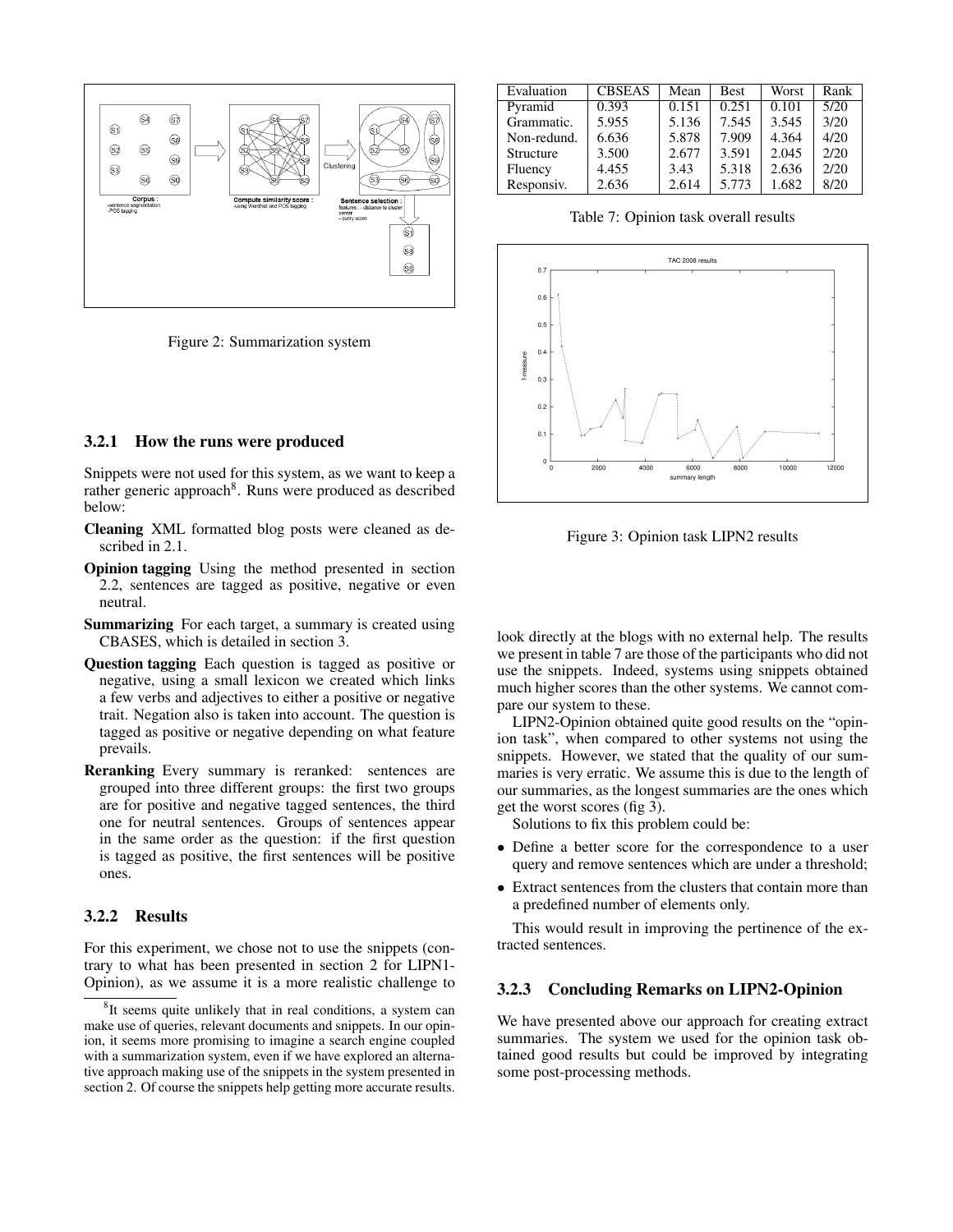We plan to study other important features that could yield some improvement:

- Taking into account the task for establishing a taskadapted sentence similarity measure. A lot of work still remains to be done in order to better take into account opinion detection for the prodution of summaries.
- Studying Wordnet contribution: as shown in section 2.3, use of Wordnet is not necessarily synonym to quality improvement. However, we think that the quality will increase if we integrate more relevant linguistic resources for improving the quality of paraphrase detection.

#### 3.3 Update task: LIPN systems

The Document Understanding Conference (DUC) 2007 had introduced a new pilot task that fits well with new paradigms on document automatic summary. In TAC 2008, this pilot task, called "Update Task", consists of producing two summaries: the first one about a first group of documents, and the second one for information that represents novelty in a second group of documents.

In this section, we describe how we adapted our summarizing system, CBASES, to the update task and discuss the results and how they can be improved.

## 3.3.1 Managing Update

We have a summarizing system, CBASES, at our disposal. It is described in section 3.1. This system clusters sentences from documents to summarize in order to create clusters in which sentences convey the same information.

The update task in TAC2008 consists in summarizing a first group of documents, and then summarizing what is new in a second group of documents. The first summary is established using CBASES. Then, summarizing the second group of documents consists in managing updates. This should be done by detecting what is new in the second group of documents, compared to the first group of documents, and summarizing only the part of documents which represents an update.

## 3.3.2 LIPN1-Update: CBASES adaptation to the update task

Detecting novelty is the first step in managing novelty. Detecting sentences in the second document set which are redundant with sentences in the first document set is the method we have chosen for that purpose. We consider that sentences are not conveying novelty if they are closer to sentences belonging to the first document set than sentences belonging to the second document set.

After having summarized the first document set (see fig.2), we recomputed all sentence similarities after including the new sentences from the second document set. We then marked all sentences in the clustering first obtained as immobile. Using fast global kmeans, we continued the clustering adding new clusters, with the following constraints:



Figure 4: CBASES Update system

- the documents from the first document set must not be moved to another cluster;
- the cluster centers from the first clustering must not be recalculated.

Doing so, sentences from the second document set which are close to sentences from the first one are added to old clusters, whereas sentences which appear to bring novelty are added to new clusters. These new clusters are the ones we will select sentences from for the second document set. Fig 4 gives a view of our update system.

### 3.3.3 LIPN2-Update: A Baseline system

We wanted to compare our system to a basic system for sentence selection. The feature on which is based this system is sentence specialty: it selects sentences whose terms are close to the bottom of the Wordnet hierarchy.

#### 3.3.4 Results Analysis

Results were surprising: CBASES (v0.1) obtained worse scores than our baseline. We identified two major problems:

- document set B summaries were inferior to document set A summaries in terms of precision and recall;
- recall for all summaries was two times worse than precision.

This was due to bad choices we made about building summaries: we chose to extract only sentences which are not alone in their cluster; this had the effect of reducing the size of document set B summaries and to lower recall for these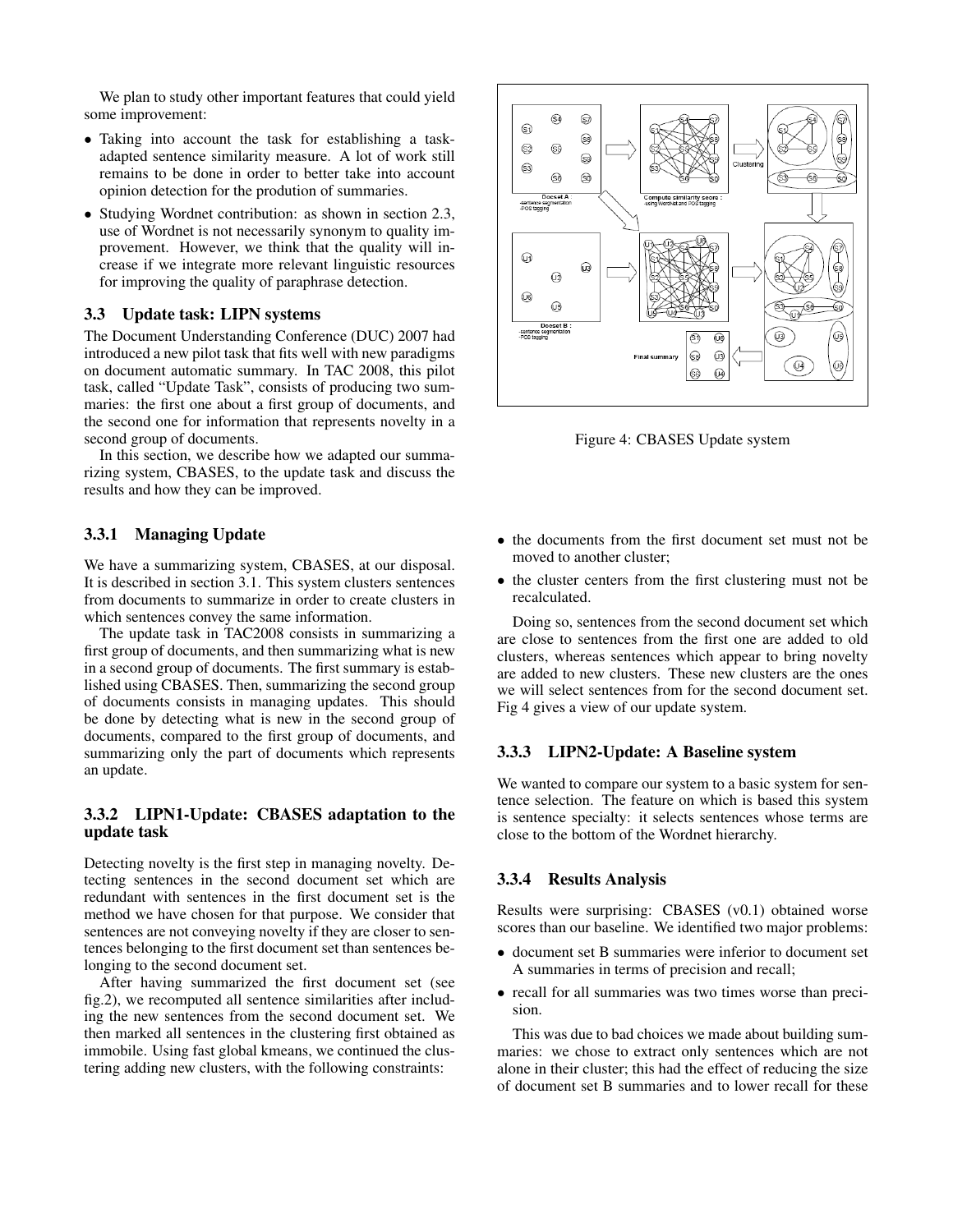

Figure 5: Results of our system on the "Update" task

summaries. We also chose to prefer summaries which do not exceed 100 words. For that reason, our system often preferred 60 words long to more than 100 words long summaries. That resulted in artificially lowering recall for document set A and document set B summaries.

We decided not to remove lone sentences, and to avoid getting sentences which do not fit the topic, we filter sentences according to their similarity to topic.

We then adopted another strategy to produce summaries that are always 100 words long: we arbitrary chose to select seven sentences from each document set. That is enough to always get 100 words, and not too much as to add noise to extracted sentences when increasing the number of clusters (CBASES v0.2).

The last change we made to our system was to extract from a cluster not the sentence closest to the centre but the sentence which maximizes similarity with a query (CBASES v0.5).

The results of the first version of our system and of the new ones are shown in fig.5.

What is important to notice is that our system also obtained poor results in manual evaluation, for the same reasons as for automatic evaluation.

#### 3.4 Concluding Remarks on LIPN1-Update

We presented in this paper our automatic summarization system. If the results obtained during the evaluation were disappointing, the corrected system behaves well. There are three ways CBASES can be improved further:

- Improving query scores by introducing sentence position and features such as numerical expressions and query extensions;
- Sentence compression: deleting parts of the sentence which are not relevant;
- Introducing request extensions.

## 4 Conclusion

We have presented in this paper the system developed by LIPN for TAC 2008. We have obtained encouraging results, especially for the Opinion Summarization track. We are currently in the process of evaluating the different components of our systems, their relative performance and their contribution to the task. Since it was our first experiments in summarization and our first participation in TAC, we know that a lot of work remains to be done to improve the quality and the accuracy of our systems. We have presented in this document some proposals to enhance the overall quality of the different components and algorithms that remain to be tested.

### Acknowledgement

This work has been conducted under the project *Infom@gic* as part of the French Business Cluster *Cap Digital*.

## References

Brockett, C., and Dolan, W. B. 2005. Support vector machines for paraphrase identification and corpus construction. In *The 3rd International Workshop on Paraphrasing (IWP2005)*.

Erkan, G., and Radev, D. R. 2004. Lexrank: Graph-based centrality as salience in text summarization. *Journal of Artificial Intelligence Research (JAIR)* 22:457–479.

Fellbaum, C., ed. 1998. *WordNet, an Electronic Lexical Database*. Cambridge: MIT Press.

Fry, E. B.; Kress, J. E.; and Fountoukidis, D. L. 2000. *The Reading Teachers Book of Lists*. Hoboken: Jossey-Bass, 4th edition.

Leite, D.; Rino, L.; Pardo, T.; and Nunes, M. 2007. Extractive automatic summarization: Does more linguistic knowledge make a difference? In *HLT/NAACL Workshop on TextGraphs-2: Graph-Based Algorithms for Natural Language Processing*, 17–24.

Lopez-Escobar, S.; Carrasco-Ochoa, J. A.; and Martinez Trinidad, J. F. 2006. Fast global k-means with similarity functions algorithm. In Corchado, E.; Yin, H.; Botti, V. J.; and Fyfe, C., eds., *IDEAL*, volume 4224 of *Lecture Notes in Computer Science*, 512–521. Springer.

Pedersen, T.; Patwardhan, S.; and Michelizzi, J. 2004. Wordnet: : Similarity - measuring the relatedness of concepts. In *Proceedings of the Conference of the Association for the Advancement of Artificial Intelligence (AAAI 2004)*, 1024–1025.

Radev, D.; Jing, H.; Styś, M.; and Tam, D. 2004. Centroidbased summarization of multiple documents. *Information Processing and Management* 40:919–938.